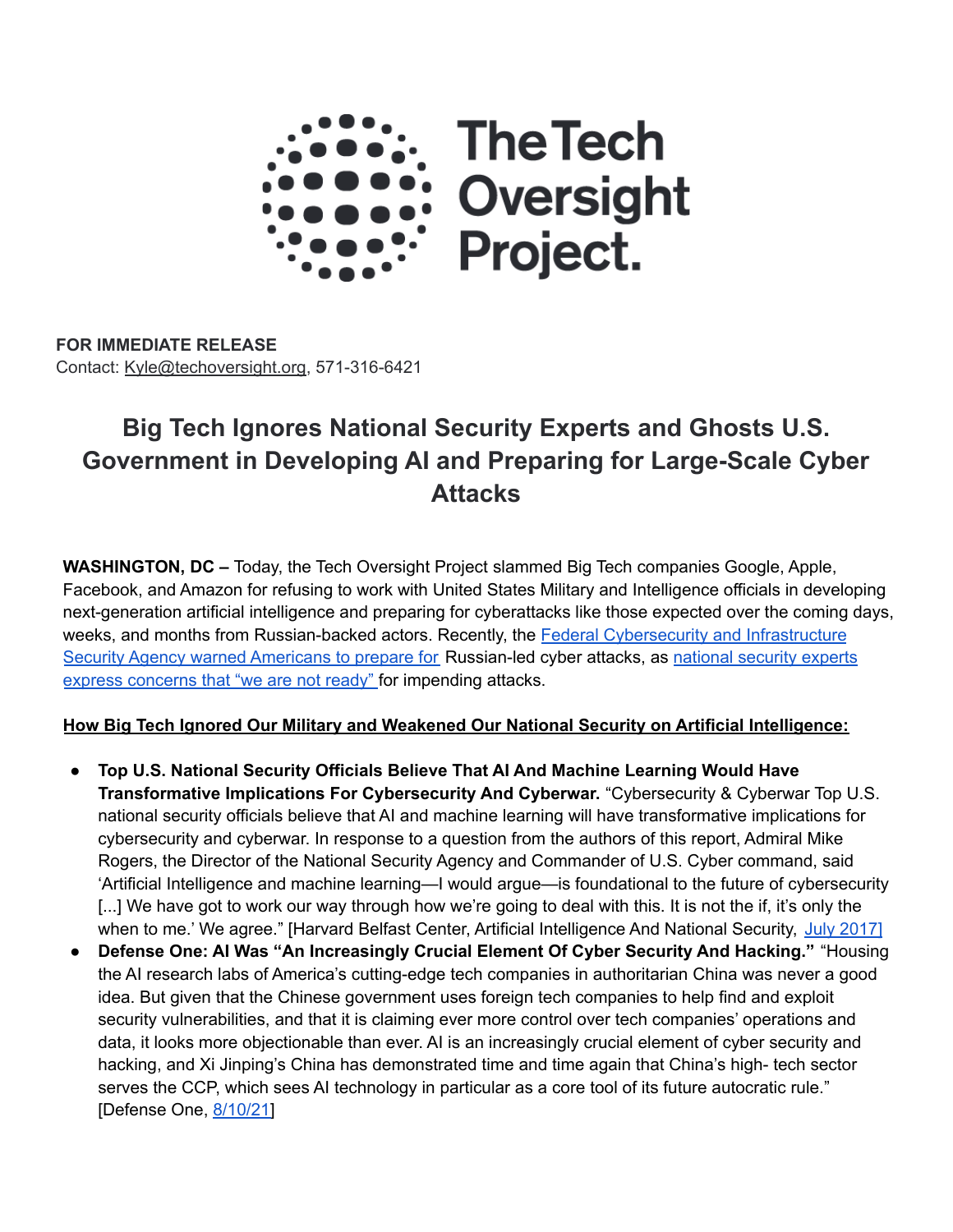- **The Head Of Google's Cloud AI Program Acknowledged There Were "Horrible Scenarios" That Could Come From AI**. "While killer robots are still many years away, AI in some cases could pose an enormous threat to humans, according to Andrew Moore, the dean of the Computer School at Carnegie Mellon University who will soon take over as head of Google Cloud AI. In November, Moore gave the keynote address for the Artificial Intelligence and Global Security Initiative, and said: "If an AI disaster happens, and that would, for instance, be an autonomous car killing people due to serious bugs, and frankly I believe that's already happened, then at some point AI systems are going to be locked down for development, at least in the US." "There are some even more horrible scenarios — which I don't want to talk about on the stage, which we're really worried about — that will cause the complete lockdown of robotics research," Moore continued." [Business Insider, 9/12/18]
- **Despite the vastly consequential implications of AI on warfare and defense, Big Tech had shut out the Pentagon from developing AI with them**. Big Tech was said to have "relatively little incentive to work with the Pentagon" because they had "financial independence from U.S. government contracts." Because of commercial companies leading AI development, the Department of Defense was forced to adapt Big Tech's AI innovations for military applications after the fact. The Pentagon urged the private sector to partner with them, warning that China and Russia's investments in AI for military purposes "threaten[d] to erode our technological and operational advantages. [Center For Security And Emerging Technology, Antitrust And AI, May 2020]
- **With Commercial Companies Leading AI Development, The DoD Was Forced To Adapt Big Tech's AI Innovations For Military Applications After The Fact.** "Indeed, DARPA's Strategic Computing Initiative invested over \$1 billion between 1983 and 1993 to develop the field of artificial intelligence for military applications, but the initiative was ultimately canceled due to slower-than-anticipated progress.103 Today, commercial companies— sometimes building on past government-funded research—are leading AI development, with DOD later adapting their tools for military applications." [Congressional Research Service, [11/10/20](https://sgp.fas.org/crs/natsec/R45178.pdf)]
- **The Department of Homeland Security was similarly concerned about Big Tech working on AI privately, saying our adversaries were "equally interested" in winning the tech arms race**. The Department of Homeland security warned that the best resourced adversaries had "more tools at their disposal to build or buy the technologies that [would] matter most" in the tech arms race. DHS worried about the "constraints" of developing military technology when private enterprise drove technological advancements. [DHS.gov, [2018](https://www.dhs.gov/sites/default/files/publications/2018_AEP_Emerging_Technology_and_National_Security.pdf) Public-Private Analytic Exchange Program, May 2018]
- **The DoD Said Their AI Strategy Required "Close Collaboration With Academia And Non-Traditional Centers Of Innovation In The Commercial Sector."** "We cannot succeed alone; this undertaking requires the skill and commitment of those in government, close collaboration with academia and non-traditional centers of innovation in the commercial sector, and strong cohesion among international allies and partners. We must learn from others to help us achieve the fullest understanding of the potential of AI, and we must lead in responsibly developing and using these powerful technologies, in accordance with the law and our values." [Defense.Gov, Summary Of The 2018 DoD AI Strategy, [2018\]](https://media.defense.gov/2019/Feb/12/2002088963/-1/-1/1/SUMMARY-OF-DOD-AI-STRATEGY.PDF;)
- **The DoD Warned That China And Russia's Investments In AI For Military Purposes** "Threaten[d] To Erode Our Technological And Operational Advantages." "Other nations, particularly China and Russia, are making significant investments in AI for military purposes, including in applications that raise questions regarding international norms and human rights. These investments threaten to erode our technological and operational advantages and destabilize the free and open international order. The United States, together with its allies and partners, must adopt AI to maintain its strategic position, prevail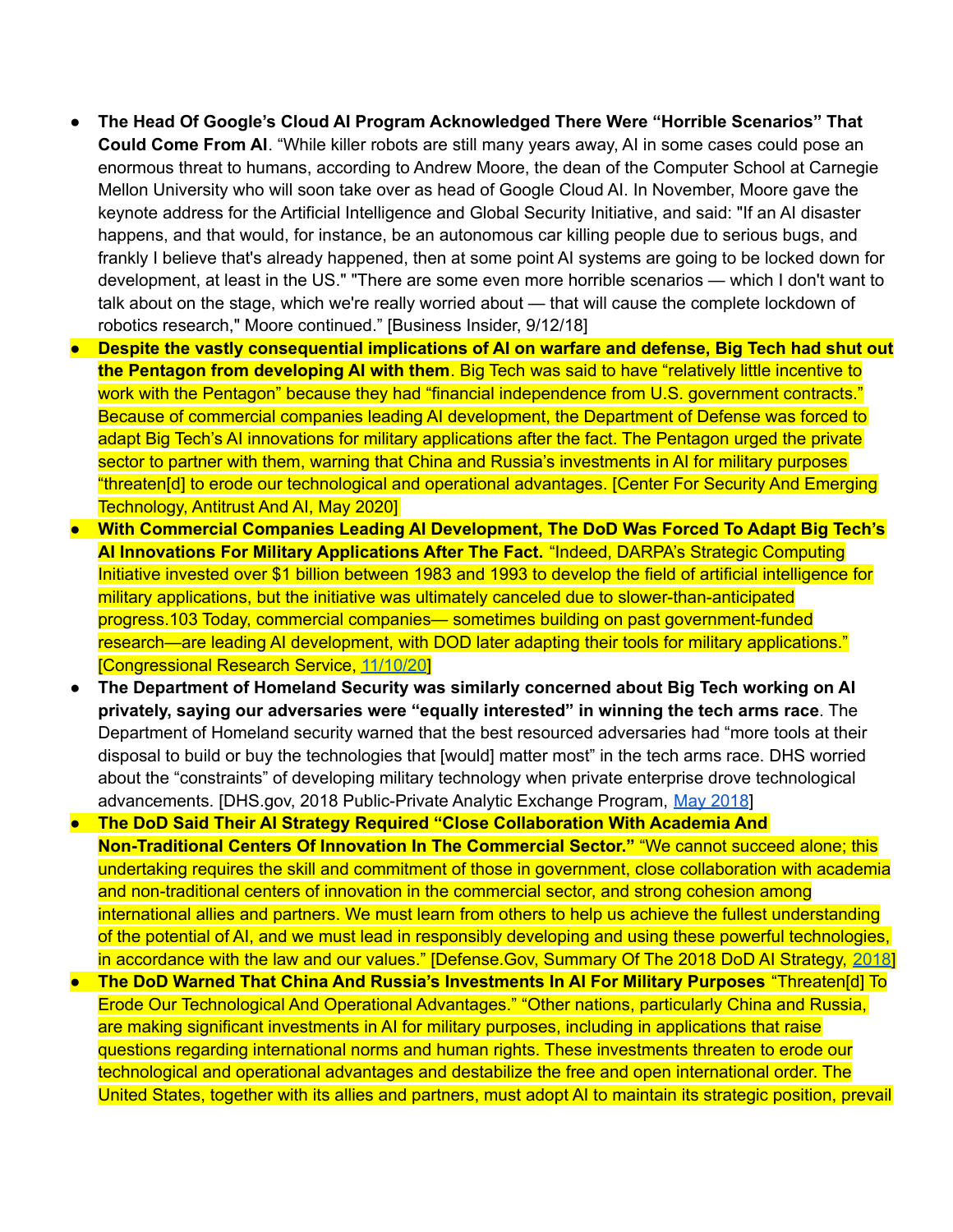on future battlefields, and safeguard this order." [Defense.Gov, Summary Of The 2018 DoD AI Strategy, [2018](https://media.defense.gov/2019/Feb/12/2002088963/-1/-1/1/SUMMARY-OF-DOD-AI-STRATEGY.PDF;)]

- **If the U.S. was unable to leverage the tech developed in their country, its adversaries could obtain "significant strategic advantages" over it.** Stratfor noted that adapting disruptive technology gave "significant strategic advantages to U.S. adversaries if not adequately protected and leveraged" in the U.S. However, because private companies were largely focused on profit, "American interests were not part of the calculus" of how they did business according to Columbia University. Columbia further expanded by saying global corporations with large foreign revenue streams might end up with "profit-based interests that do not align with American national interests. Big Tech had already been accused of contravening U.S. interests on China by the Carnegie Endowment for International Peace. [Stratfor, [11/12/19\]](https://worldview.stratfor.com/article/google-ai-work-china-stirs-questions-allegiance-national-security-military-technology-peter-thiel)
- **Dan Coats, Said New Technologies Could Allow Adversaries To "More Readily Develop Weapon Systems That [Could] Strike Farther, Faster" And Challenge The United States In All Warfare Domains."** "We assess that technology developments—in the biotechnology and communications sectors, for example—are likely to outpace regulation, which could create international norms that are contrary to U.S. interests and increase the likelihood of technology surprise. Emerging technology and new applications of existing technology will also allow our adversaries to more readily develop weapon systems that can strike farther, faster, and harder and challenge the United States in all warfare domains, including space." Daniel R. Coats, Director of National Intelligence, February 2018." [Harvard Belfast Center, Artificial Intelligence And National Security, July [2017\]](https://www.belfercenter.org/sites/default/files/files/publication/AI%20NatSec%20-%20final.pdf)
- **Center For Security And Emerging Technology: Big Tech Had "Relatively Little Incentive To Work With The Pentagon" Because They Had "Financial Independence From U.S. Government Contracts."** "Are smaller vendors more likely to produce innovative products that meet the Pentagon's needs? Tech industry leaders have relatively little incentive to work with the Pentagon. Their companies already enjoy broad customer bases and financial independence from U.S. government contracts—including those at the Pentagon.89 DOD contracts involve applying AI technology in varied, complex, and operationally demanding environments with low tolerance for error." [Center For Security And Emerging Technology, Antitrust And AI, May [2020](https://cset.georgetown.edu/wp-content/uploads/CSET-Antitrust-and-Artificial-Intelligence.pdf)]
- **With Commercial Companies Leading AI Development, The DoD Was Forced To Adapt Big Tech's AI Innovations For Military Applications After The Fact.** "Indeed, DARPA's Strategic Computing Initiative invested over \$1 billion between 1983 and 1993 to develop the field of artificial intelligence for military applications, but the initiative was ultimately canceled due to slower-than-anticipated progress.103 Today, commercial companies— sometimes building on past government-funded research—are leading AI development, with DOD later adapting their tools for military applications." [Congressional Research Service, [11/10/20](https://sgp.fas.org/crs/natsec/R45178.pdf)]
- **Carnegie Endowment For International Peace: Big Tech Companies Had "Taken Many Actions That Contravene[d] U.S. Interests, Then Relied On Their Clout To Avoid Accountability.**" "But national security cuts both ways in the antitrust debate. Silicon Valley giants have taken many actions that contravene U.S. interests, then relied on their clout to avoid accountability. Social-media platforms have given terrorist groups a new way to radicalize recruits and enabled foreign governments to covertly influence the general public. These actors exploit algorithms that make sensational content go viral—a result of decisions by Facebook and YouTube to maximize user engagement." [Carnegie Endowment For International Peace, [10/22/19\]](https://carnegieendowment.org/2019/10/22/antitrust-threat-to-national-security-pub-80404)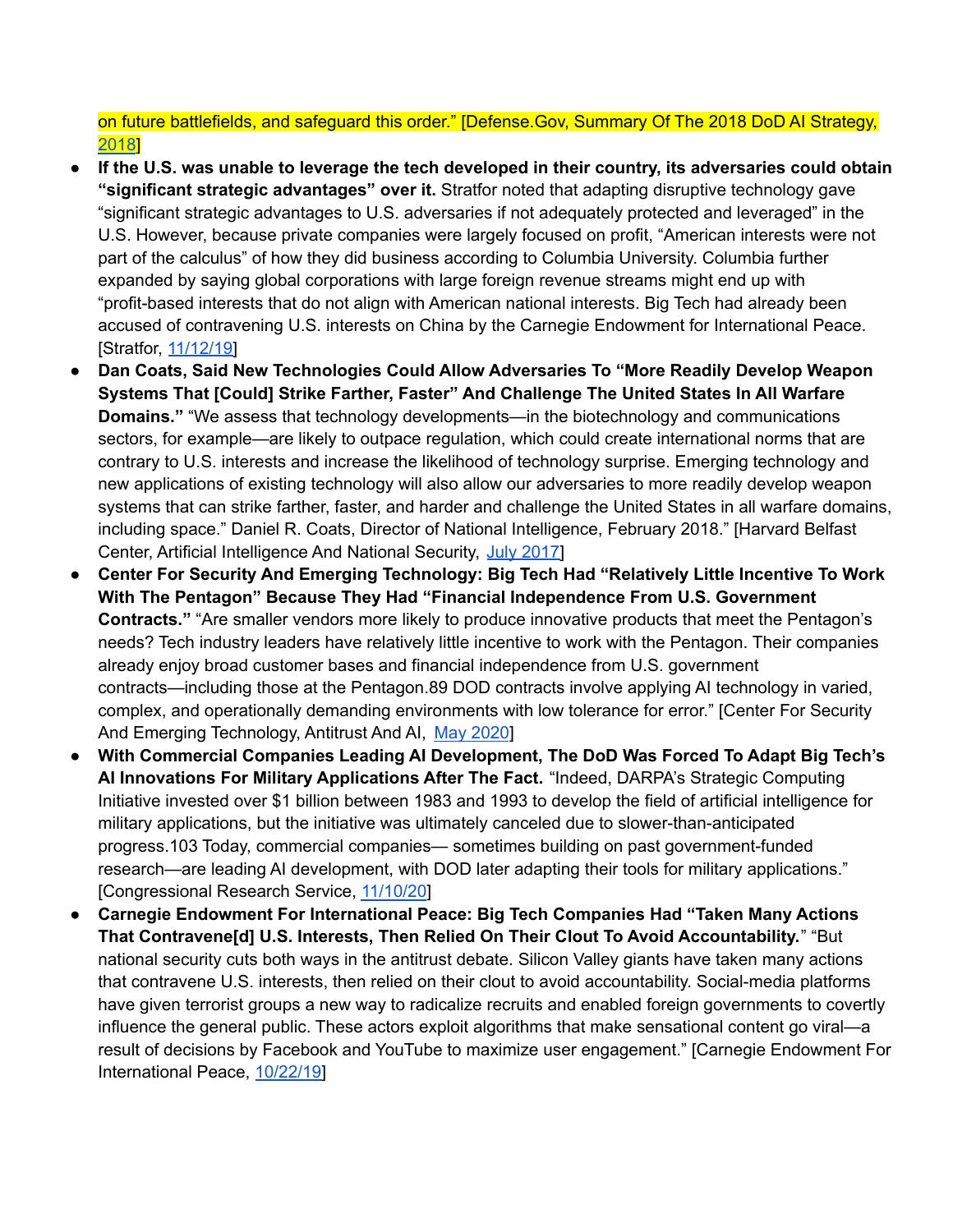#### **Meanwhile, Russia Moved Full Steam Ahead in Investing in AI**

- **Russia had established numerous organizations to help them develop military AI technology and aimed to robotize 30% of its military equipment by 2025**. Russia's military AI research heavily emphasized semiautonomous and autonomous vehicles. The country's defense and security committee chairman said AI would be able to replace a soldier on the battlefield and a pilot in an aircraft. Russia and China had a "growing technological cooperation" with each other that could assist Russia with advancing its AI development. [Congressional Research Service, [11/10/20\]](https://sgp.fas.org/crs/natsec/R45178.pdf)
- **Russia Started A Research Organization Much Like The U.S.'s DARPA, Dedicated To Autonomy And Robotics.** "Russia is establishing a number of organizations devoted to the development of military AI. In March 2018, the Russian government released a 10-point AI agenda, which calls for the establishment of an AI and Big Data consortium, a Fund for Analytical Algorithms and Programs, a state-backed AI training and education program, a dedicated AI lab, and a National Center for Artificial Intelligence, among other initiatives. 169 In addition, Russia recently created a defense research organization, roughly equivalent to DARPA, dedicated to autonomy and robotics called the Foundation for Advanced Studies, and initiated an annual conference on 'Robotization of the Armed Forces of the Russian Federation.'" [Congressional Research Service, [11/10/20\]](https://sgp.fas.org/crs/natsec/R45178.pdf)
- **Russia's Defense And Security Committee Chairman, Viktor Bondarev, Said AI Would Be Able To Replace A Soldier On The Battlefield And A Pilot In An Aircraft.** "In an official statement on November 1, 2017, Viktor Bondarev, chairman of the Federation Council's Defense and Security Committee, stated that 'artificial intelligence will be able to replace a soldier on the battlefield and a pilot in an aircraft cockpit' and later noted that 'the day is nearing when vehicles will get artificial intelligence.' Bondarev made these remarks in close proximity to the successful test of Nerehta, an uninhabited Russian ground vehicle that reportedly 'outperformed existing [inhabited] combat vehicles.'" [Congressional Research Service, [11/10/20](https://sgp.fas.org/crs/natsec/R45178.pdf)]

## **How Big Tech Could've Harnessed Its Size to Help the U.S. Military Develop AI:**

Each of these companies both had the size scale to cooperate with the United States military to help the United States better prepare for cyberattacks like the ones expected from Russia over the course of the coming days, weeks, and months. They turned a blind eye to our national security interests in favor of profit and refused to risk market share in authoritarian countries like Russia and China.

#### *Amazon*

- **Amazon Dominated The Cloud Computing Market, Holding Between 32%-34% Of Global Market Share.** "We can also look at analyses provided by credible third-party research firms. New data from Synergy Research Group shows that "While Amazon and Microsoft continue to account for over half of the worldwide market, Microsoft once again gained ground on its larger rival and hit the milestone of achieving a 20% worldwide market share. Microsoft, Google, and Alibaba have all steadily gained market share over the last four years, though it has not been at the expense of market leader Amazon. Amazon's market share has stayed in the 32-34% band throughout that four-year period." [Cloud Health Tech, [5/27/21](https://www.cloudhealthtech.com/blog/azure-vs-aws-comparison-azure-really-catching)]
- **Amazon's Cloud Division Was The Dominant Cloud Provider Among Federal Agencies, The Department Of Defense And The Intelligence Community.** "Amazon Web Services is parent company Amazon's most profitable business unit, and while industry analysts consider it the market leader in cloud computing, it is also the dominant cloud provider among federal agencies, the Defense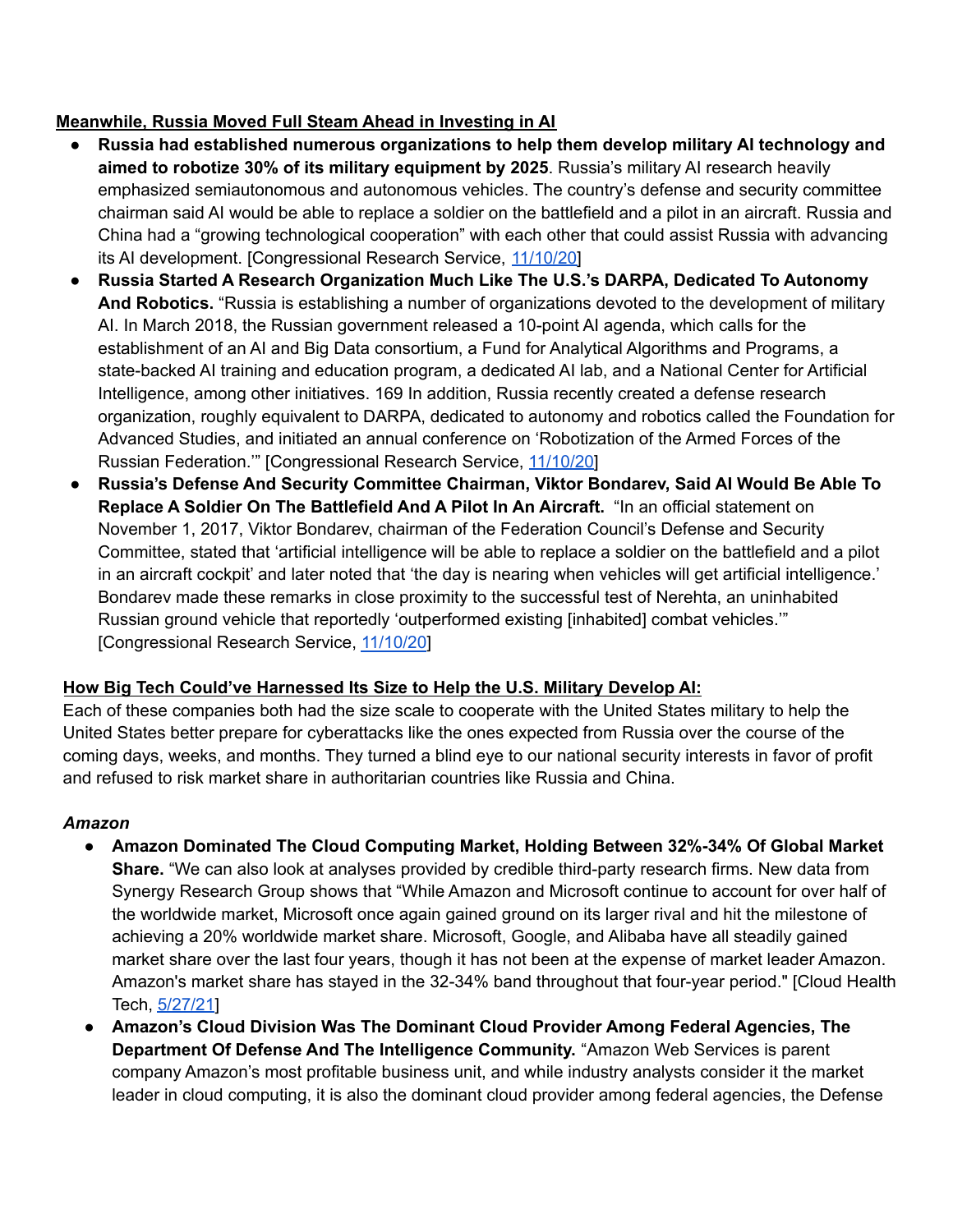Department and the intelligence community. AWS first inked a \$600 million cloud contract with the CIA called C2S in 2013, through which it provided cloud services to the CIA and sister intelligence agencies, including the NSA. Last year, AWS secured at least a portion of the CIA's multibillion-follow-on C2E contract." [Nextgov, [8/10/21\]](https://www.nextgov.com/it-modernization/2021/08/nsa-awards-secret-10-billion-contract-amazon/184390/)

### *Apple*

- **64% Of Americans Owned An Apple Product. "Hold the pie. A survey now supports changing the phrase to just 'as American as Apple.'** The CNBC All-America Economic Survey finds that 64 percent of Americans now own an Apple product, up from 50 percent when the question was last asked five years ago. The average American household reports owning 2.6 Apple products, up by a full Apple product from the 2012 survey. "I cannot think of any other product — especially any other product at a high price point — that has that kind of permeation with the public and level of growth," said Jay Campbell, a pollster with Hart Research, which conducted the survey along with Public Opinion Strategies." [CNBC, [10/10/17](https://www.cnbc.com/2017/10/09/the-average-american-household-owns-more-than-two-apple-products.html)]
- **The Average American Household Owned 2.6 Apple Products.** "Hold the pie. A survey now supports changing the phrase to just 'as American as Apple.' The CNBC All-America Economic Survey finds that 64 percent of Americans now own an Apple product, up from 50 percent when the question was last asked five years ago. The average American household reports owning 2.6 Apple products, up by a full Apple product from the 2012 survey. "I cannot think of any other product — especially any other product at a high price point — that has that kind of permeation with the public and level of growth,′′ said Jay Campbell, a pollster with Hart Research, which conducted the survey along with Public Opinion Strategies." [CNBC, [10/10/17](https://www.cnbc.com/2017/10/09/the-average-american-household-owns-more-than-two-apple-products.html)]
- **iPhones Accounted 53% Of All Smartphones In The US. "Smartphone shipments grew 21% YoY in Q2 2021 continuing the positive momentum from Q1**. It is likely shipments and growth could have been higher in Q2, but industry-wide shortages curtailed this. Apple's market share slightly lowered to 53%, although strong iPhone 12 demand remained. Overall Apple shipments grew 38% YoY. Some shortages of iPhone SE (2020) hindered prepaid growth. Samsung's share dropped to 26%, but it also had positive YoY growth at 26%. Shortages, especially for A-series devices somewhat stifled Samsung's growth potential. LG's share drastically declined in Q2 2021, now at just 3%." [Counterpoint Research, [8/16/21\]](https://www.counterpointresearch.com/us-market-smartphone-share/)

#### *Google*

- **Google CEO Sundar Pichai Said AI Was "One Of The Most Important Things Humanity [Was] Working On."** "Google CEO Sundar Pichai says artificial intelligence is going to have a bigger impact on the world than some of the most ubiquitous innovations in history. 'AI is one of the most important things humanity is working on. It is more profound than, I dunno, electricity or fire,' says Pichai, speaking at a town hall event in San Francisco in January. A number of very notable tech leaders have made bold statements about the potential of artificial intelligence." [CNBC, [2/1/18\]](https://www.cnbc.com/2018/02/01/google-ceo-sundar-pichai-ai-is-more-important-than-fire-electricity.html)
- **Google / Alphabet's AI Labs Did Twice As Much Research Than Any Other Company Or University On AI.** "No company is more dominant in AI than Alphabet, parent company of Google and its AI-focused sister lab DeepMind. Combined, the companies' labs accounted for twice as much of the research published at AI conferences like NeurIPS as any other company or university. Their wide-ranging study has led them to defeat every existing chess player, translate over 100 languages, and probe the most minute mysteries of our biology. And in the first week of December, the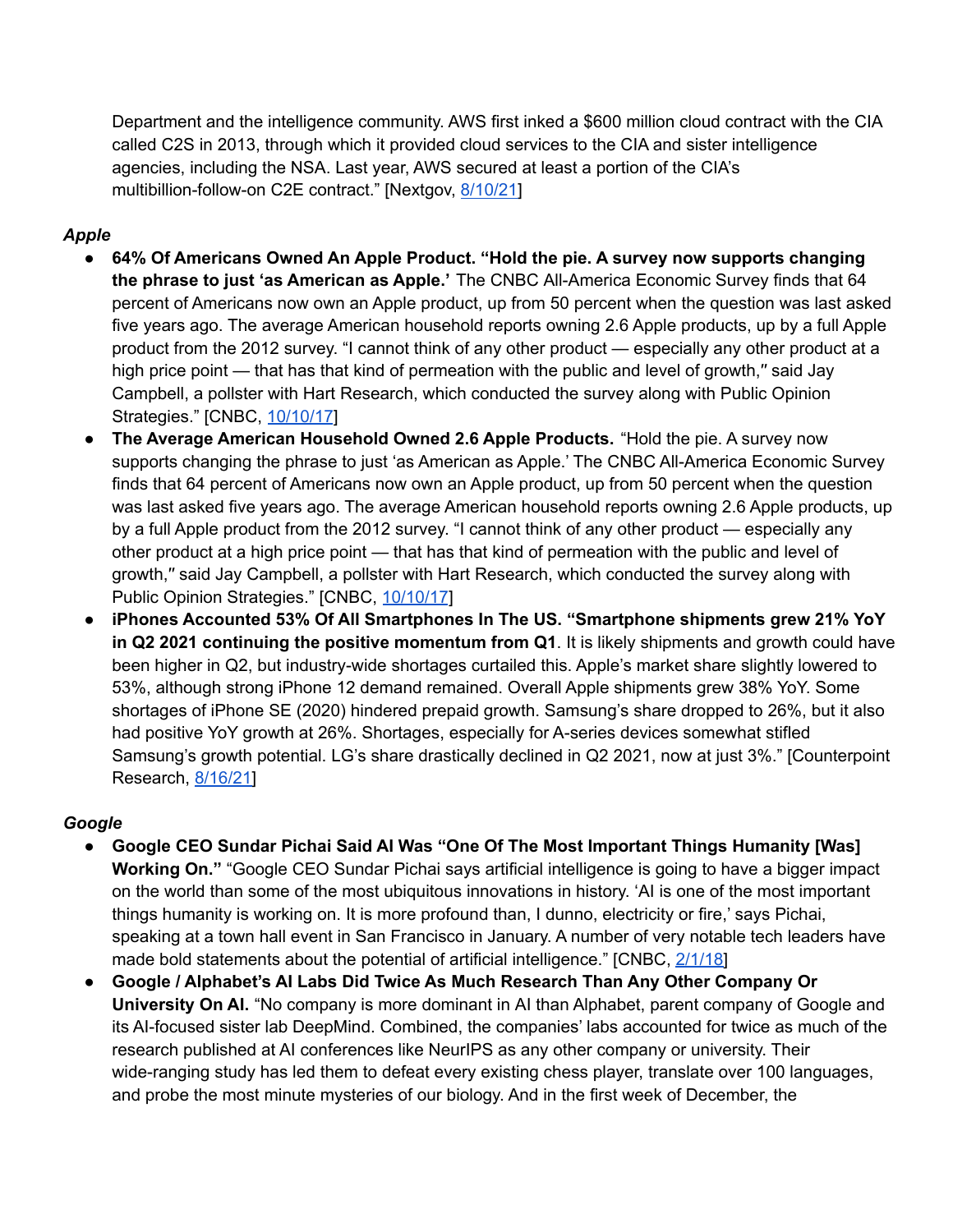conglomerate illustrated how the river of corporate money flowing into AI in all those fields can come at the cost of lower standards for transparency and accountability." [Quartz, [12/12/20\]](https://qz.com/1945293/the-dangers-of-letting-google-lead-ai-research/)

- **Since 2007, Google Bought At Least 30 AI Companies.** "You may laugh Pichai's comparison off as the usual Silicon Valley hype, but the company's dealmakers aren't laughing. Since 2007, Google has bought at least 30 AI companies working on everything from image recognition to more human-sounding computer voices—more than any of its Big Tech peers. One of these acquisitions, DeepMind, which Google bought in 2014, just announced that it can predict the structure of every protein in the human body from the DNA of cells—an achievement that could fire up numerous breakthroughs in biological and medical research." [Foreignpolicy.com, [8/11/21](https://foreignpolicy.com/2021/08/11/artificial-intelligence-big-tech-regulation-monopoly-antitrust-google-apple-amazon-facebook/)]
- **Tech Crunch: Google Was "The Most Important AI Company In The World."** "In its 2017 unclassified budget, the Pentagon spent about \$7.4 billion on AI, big data and cloud-computing, a tiny fraction of America's overall expenditure on AI. Clearly, winning the future will not be a government activity alone, but there is a big role government can and must play. Even though Google remains the most important AI company in the world, the U.S. still crucially lacks a coordinated national strategy on AI and emerging digital technologies." [Tech Crunch, [4/15/18\]](https://techcrunch.com/2018/04/15/is-americas-national-security-facebook-and-googles-problem/)
- **Google Processed Over 40,000 Search Queries Every Second. "Google processes over 40,000 search queries every second.** (Source: Ardor SEO) With the massive number of active users on Google's search engine every day, it really isn't a surprise this number is so high. Essentially, this amounts to over 3.5 billion searches per day and a whopping 1.2 trillion searches per year. Additionally, the search engine handles a mammoth amount of desktop searches. In April of 2019, Google managed 88.47% of desktop searches. This data is according to the Google search statistics from Internet Live Stats and the most recent SEO statistics." [Website Builder, [3/20/21](https://websitebuilder.org/blog/google-stats/https://websitebuilder.org/blog/google-stats/)]
- **Google's Mobile Software, Android, Was Used In 84.8% Of All Mobile Phones Across The Globe. "Android was the world's leading smartphone platform in 2020, with an 84.8% market share.** (Source: IDC) Android smartphones have spread really fast, and most companies now use the operating system when making phones. According to the recent stats about Google from IDC, Google's Android had the largest market share in 2020." [Website Builder, [3/20/21\]](https://websitebuilder.org/blog/google-stats/)
- **In 2020, There Were Over 1.8 Billion Active Gmail Users.** "How many active Gmail users are there? There are over 1.8 billion active Gmail users in 2020. That's one Gmail user for every five people around the globe. This makes Gmail one of the most popular email platforms in the world." [FinancesOnline.com, Accessed [11/8/21\]](https://financesonline.com/number-of-active-gmail-users/)

## *Facebook*

- **Facebook And Its Subsidiaries Like Instagram Accounted For 75% Of All Time Spent On Social Media.** "Facebook and its subsidiaries, including Instagram, account for 75% of all time spent on social media. In a new paper, Yale SOM economist Fiona Scott Morton writes that the company took control of the industry by misleading consumers and buying up rivals. Scott Morton is the founder and director of the Thurman Arnold Project at Yale, which performs and disseminates research on antitrust policy and enforcement." [Yale.edu, [6/18/20](https://insights.som.yale.edu/insights/facebook-s-dominance-is-built-on-anti-competitive-behavior)]
- **Roughly 2 Billion People Interacted With Facebook Every Day.** "Roughly 2 billion humans interact with Facebook every day. People across the globe use it to share pictures, catch up with friends and family, post news stories, and debate politics and art. Non-profits build Facebook pages through which to deploy messaging and organize advocacy; schools post official calendars and sports schedules.